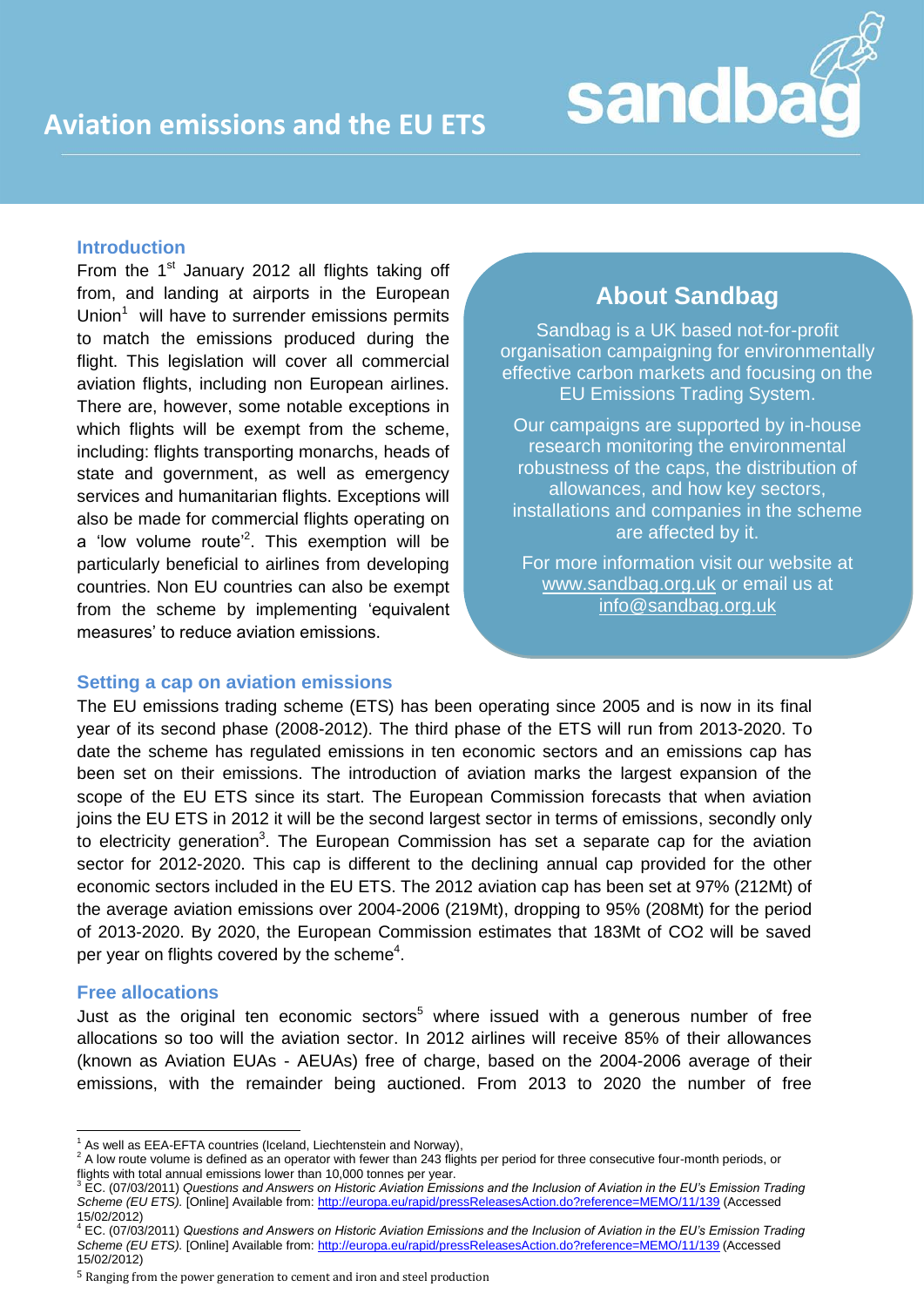allowances will reduce to 82% and the remaining 15% will be auctioned. In addition, 3% will be set aside to create a reserve of allowances for new entrants and fast growing airlines $^6$ .

Grandfathering of allowances according to recent emissions benefits those operators who dominate a large segment of the market. Airlines with the largest emissions in 2004-2006 will receive the largest share of free allocations going forward to 2020. Rapidly growing airlines are set to lose out the most given that their free allowances were set when their emissions were lower than they are now, and are likely to dramatically increase over the coming decade. Provisions set out in the new entrants reserve (NER) go some way to addressing this by making free emissions permits available to new airlines that started after 2010, as well as fast growing airlines. Airlines that experience a growth of emissions in excess of 18% annually between 2010 and 2014 will be eligible for additional free allocations. Both new and fast growing airlines will be able to apply for additional free allocations.

#### **Offsetting**

Airlines will be requires to surrender EUAs and AEUAs to comply with their emissions reduction obligations. In addition, airlines will also be permitted to "offset" up to 15% of the sectors emissions for 2012, using cheaper emissions credits generated in projects overseas. This gives airlines an allowance in 2012 of around 32 million international offsets<sup>7</sup>. Unused 2012 offset allowance will be allowed to be surrendered in the following phase of the scheme, from 2013 – 2020. In Phase III airlines will be entitled to offset a minimum of 1.5% of their verified emissions from 2013-2020.

#### **Why is the EU acting alone?**

Despite their public endorsement of emissions trading as a preferred way of mitigating global emissions from the aviation sector, both the UNFCCC and the UN agency, the International Civil Aviation Organisation (ICAO) have failed to successfully implement a global framework to reduce aviation emissions. ICAO"s resolution on climate change adopted in October 2010 sought to develop a feasibility study on the creation of a global market based mechanism, which will be reviewed in 2013. Voluntary commitments by ICAO to achieve a global annual average fuel efficiency improvement of 2% until 2020 $^8$  have been deemed insufficient by the EU. The resolution also recognised that some states may take action prior to 2020. With aviation emissions accounting for 3% $9$  of the EUs total greenhouse gas (GHG) emissions and with the sector"s emissions growing fast, the EU sought to unilaterally bring aviation emissions into the EU ETS. The EU argues that aviation"s inclusion into the EU ETS will act as a good framework for establishing a global market based mechanism to tackle global aviation emissions. What"s more, the EU has included a provision into the legislation that would exempt other countries airlines form the scheme should they implement "equivalent measures". What these equivalent measures might be are as of yet unclear, nevertheless, it gives a clear indication that the EU would welcome international efforts to tackle aviation emissions.

#### **Controversy**

Despite the provisions for additional free allowances and the possibility to be exempt from scheme, the introduction of non-EU airlines' emissions into the EU ETS has led to an increasingly acrimonious attack on the policy from international carriers, their respective trade bodies and national governments. The EU has angered many international airlines who see it as an example of the EU over stretching its legislative remit. In response to the inclusion into the EU

 $\overline{a}$ <sup>6</sup> EC. (26/09/2011) *European Commission Sets the Rules for Allocation of Free Allowances to Airlines.* [Online] Available from: <http://europa.eu/rapid/pressReleasesAction.do?reference=IP/11/1077> (Accessed 15/02/2011)

<sup>7</sup> Certified Emission Reduction units (CERs) and Emission Reduction Units (ERUs

<sup>8</sup> Set out in the Resolutions 37<sup>th</sup> ICAO Assembly[: http://legacy.icao.int/icao/en/assembl/A37/Docs/a37\\_res\\_prov\\_en.pdf](http://legacy.icao.int/icao/en/assembl/A37/Docs/a37_res_prov_en.pdf) <sup>9</sup> See Footnote 1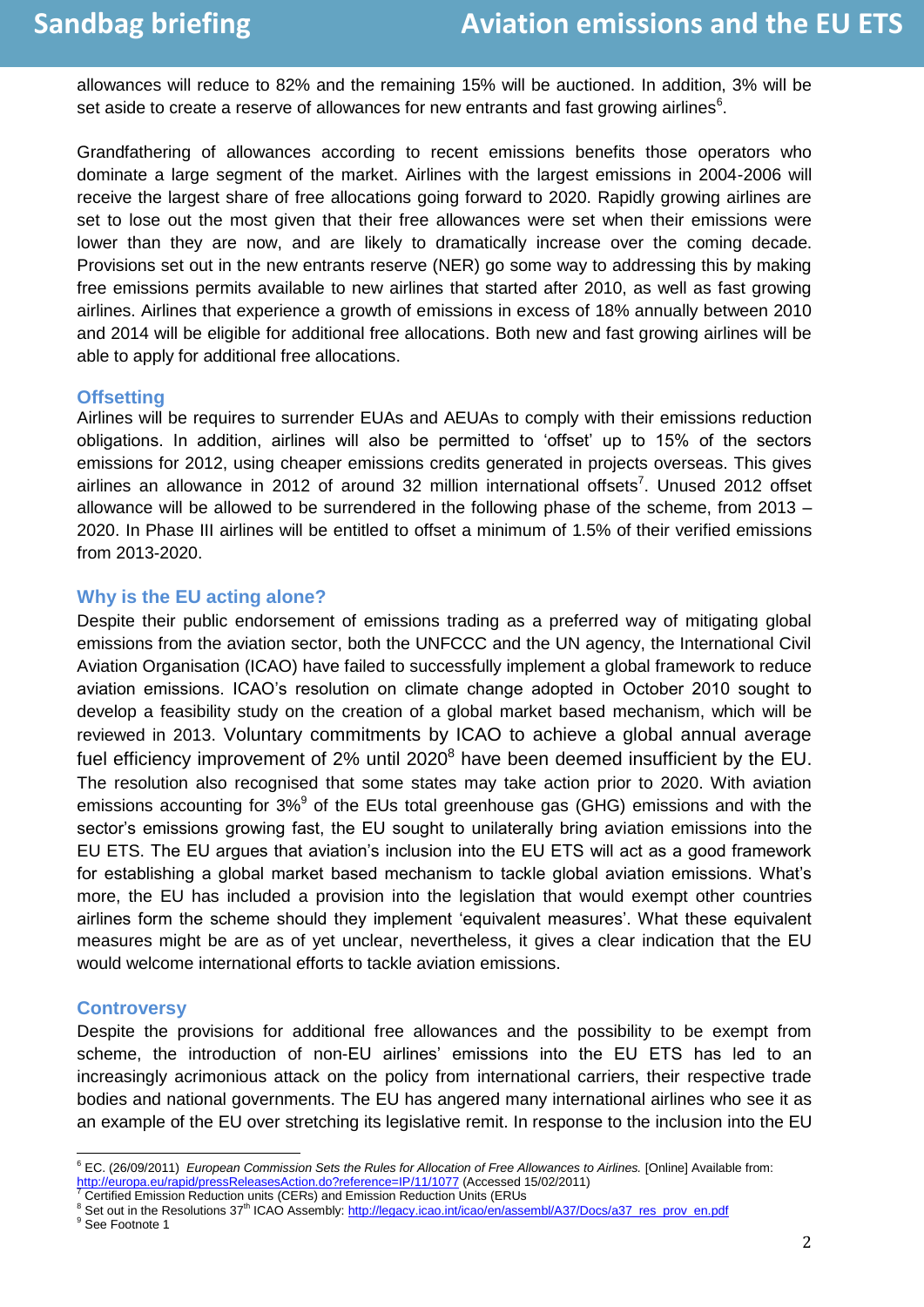ETS the Air Transport Association of America, United Continental and American Airlines launched a legal challenge against the EU. They argued that aviations inclusion into the EU (ETS) contravenes the Chicago Convention, the Open Skies Agreement and the Kyoto Protocol.

This legal challenge failed as the European Court of Justice (ECJ) ruled that the inclusion of aviation into the EU ETS is fully compliant with international law. This ruling follows the Advocate General opinion, issued on the October 2011, which determined that "EU legislation does not infringe the sovereignty of other states or the freedom of the high seas guaranteed under international law, and is compatible with the relevant international agreements"<sup>10</sup>.

Despite the court's ruling pressure continues to come from a number of parties reluctant to comply with the EU ETS. Republican senators in the USA have moved to introduce "EU ETS prohibition act'<sup>11</sup> which would make it illegal for US airlines participate in the scheme. The Civil Aviation Administration of China (CAAC) has, following the authorization of the State Council, prohibited Chinese airlines from participating in the EU ETS $^{12}$ . High profile pressure has been applied by India with the Environment Minister, Jayanthi Natarajan, warning the EU Commissioner for Climate and Energy, Connie Hedegaard, in a letter<sup>13</sup> that a "unilateral measure as the one proposed to be taken by EU, stands not only in violation of the principles and provisions of the international convention (UNFCCC) but will also not augur well for the success of future climate change negotiations".

Though the debate continues it has not prevented airlines from complying so far. All international airlines have submitted the necessary emissions data and documentation in order to be eligible to receive their fee allocation. Under the current rules if airlines fail to comply with the EU ETS they would receive a fine of €100 per missing allowance and be required to purchase and surrender allowances to make up for the shortfall. Further non-compliance by airlines could lead EU Member States to impound planes or even ban airlines from operating in their territories.

#### **How much will the EU ETS cost the airlines?**

The cost of complying with the EU ETS will differ among airlines depending on its emissions and the size of the free allocation they received. Larger airlines will receive a larger share of free allowances; airlines whose emissions have grown since 2004-2006 will need to buy more permits to comply with the scheme. Those with newer, more efficient fleets should produce less emissions per journey and will need to purchase fewer allowances if they face a shortfall.

Using 2010 emissions data from the UK it is possible to estimate the scale of airlines allowance shortfall in 2012 as well as the potential cost they will incur. Applying the current EUA price to the shortfall makes it easy to establish how much ETS compliance will cost the UKs top 20 emitting airlines in 2012. For example:

- EU ETS compliance in 2012 will cost British Airways in the region of £30,8 million
- EU ETS compliance will cost the UK top 20 emitting airlines in the region of £76 million
- Based on 2010 emissions levels Emirates will have an estimated surplus of 197,000 EUAs, with as estimated value of £1.3m

 $\overline{a}$ <sup>10</sup> Court of Justice of the European Union. (06/10/2011) *According to Advocate General Kokott the inclusion of international aviation in the EU emissions trading scheme is compatible with international law.* [Online] Available from:

<sup>&</sup>lt;u><http://europa.eu/rapid/pressReleasesAction.do?reference=CJE/11/104></u> (Accessed 15/02/2012)<br><sup>11</sup> Nichols W, Anti-emissions trading bill could turn US airlines into 'outlaws',(08/12/11), *Business Green* [Online] Available f <http://atwonline.com/eco-aviation/article/china-steps-eu-ets-protest-0221> (Accessed15/03/2012)

<sup>12</sup> Buyck, C. China Steps Up EU ETS Protest, (21/02/2012) *Air Transport World*, [Online] Available from:

[http://atwonline.com/international-aviation-regulation/news/china-prohibits-airlines-joining-eu-ets-0206,](http://atwonline.com/international-aviation-regulation/news/china-prohibits-airlines-joining-eu-ets-0206) (Accessed15/03/2012). <sup>13</sup> UPI. (11/01/2012) *India Protests EU Airline Emissions Tax.* [Online] Available from: *http*[://www.upi.com/Business\\_News/Energy-](http://www.upi.com/Business_News/Energy-Resources/2012/01/11/India-protests-EU-airline-emissions-tax/UPI-25031326279600/)[Resources/2012/01/11/India-protests-EU-airline-emissions-tax/UPI-25031326279600/](http://www.upi.com/Business_News/Energy-Resources/2012/01/11/India-protests-EU-airline-emissions-tax/UPI-25031326279600/) (Accessed 15/03/2012)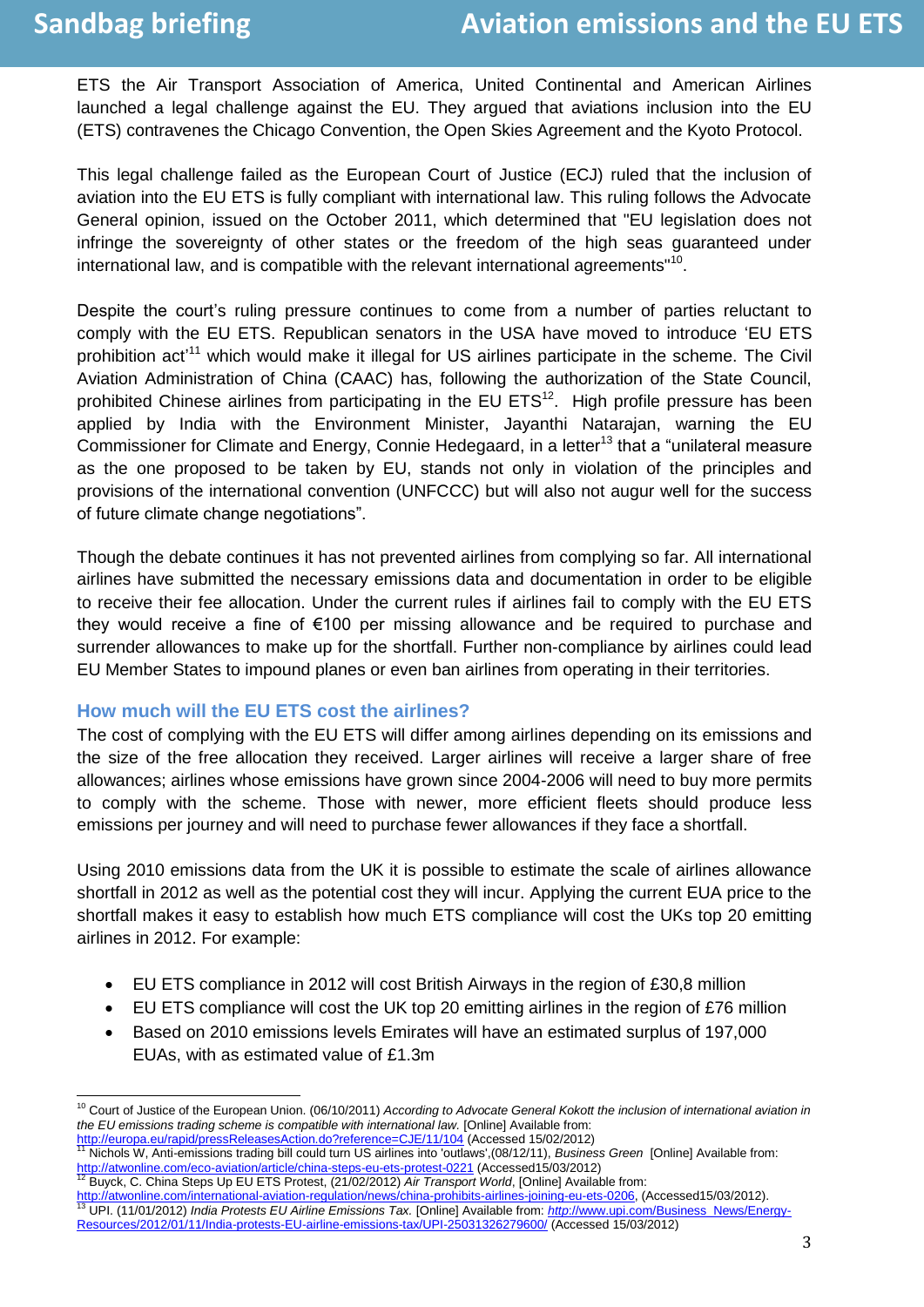| <b>Table 1</b>   |                                 |                           |                          |                             |                                                |                             |
|------------------|---------------------------------|---------------------------|--------------------------|-----------------------------|------------------------------------------------|-----------------------------|
| <b>Rank</b>      | <b>Airline</b>                  | 2012<br><b>Allowances</b> | 2010<br><b>Emissions</b> | <b>Surplus /</b><br>deficit | <b>Surplus/deficit</b><br>as % of<br>emissions | <b>EUA Cost (£)</b><br>2012 |
| 1                | <b>British Airways</b>          | 10,343,937                | 14,865,507               | $-4,521,570$                | $-30.4$                                        | $-30,882,323$               |
| $\overline{2}$   | <b>Virgin Atlantic</b>          | 3,579,707                 | 4,462,964                | $-883,257$                  | $-19.8$                                        | $-6,032,645$                |
| 3                | Easyjet                         | 3,697,330                 | 4,438,790                | $-741,460$                  | $-16.7$                                        | $-5,064,172$                |
| 4                | <b>Emirates</b>                 | 4,327,310                 | 4,130,151                | $+197,159$                  | 4.8                                            | 1,346,596                   |
| 5                | <b>American Airlines</b>        | 2,745,318                 | 3,311,820                | $-566,502$                  | $-17.1$                                        | $-3,869,209$                |
| 6                | <b>United Airlines</b>          | 2,440,010                 | 3,041,660                | $-601,650$                  | $-19.8$                                        | $-4,109,270$                |
| $\overline{7}$   | <b>Cathay Pacific</b>           | 2,377,669                 | 2,936,700                | $-559,031$                  | $-19.0$                                        | $-3,818,182$                |
| 8                | <b>Singapore Airlines</b>       | 2,240,200                 | 2,931,581                | $-691,381$                  | $-23.6$                                        | $-4,722,132$                |
| $\boldsymbol{9}$ | <b>Continental Airlines</b>     | 2,146,690                 | 2,664,440                | $-517,750$                  | $-19.4$                                        | $-3,536,233$                |
| 10               | <b>Thomson Airways</b>          | 2,364,253                 | 2,433,410                | $-69,157$                   | $-2.8$                                         | $-472,342$                  |
| 11               | Air Canada                      | 1,832,089                 | 2,056,151                | $-224,062$                  | $-10.9$                                        | $-1,530,343$                |
| 12               | <b>Thomas Cook Airlines</b>     | 1,961,054                 | 2,015,634                | $-54,580$                   | $-2.7$                                         | $-372,781$                  |
| 13               | <b>Qatar Airlines</b>           | 1,541,007                 | 1,608,681                | $-67,674$                   | $-4.2$                                         | $-462,213$                  |
| 14               | <b>Malaysia Airlines</b>        | 1,224,539                 | 1,565,415                | $-340,876$                  | $-21.8$                                        | $-2,328,183$                |
| 15               | <b>Qantas Airways</b>           | 1,020,117                 | 1,479,862                | $-459,745$                  | $-31.1$                                        | $-3,140,058$                |
| 16               | <b>Etihad Airways</b>           | 1,013,498                 | 1,158,781                | $-145,283$                  | $-12.5$                                        | $-992,283$                  |
| 17               | Air India                       | 923,601                   | 1,144,082                | $-220,481$                  | $-19.3$                                        | $-1,505,885$                |
| 18               | <b>Swiss</b>                    | 599,094                   | 1,141,409                | $-542,315$                  | $-47.5$                                        | $-3,704,011$                |
| 19               | <b>Monarch Airlines Limited</b> | 1,046,529                 | 1,113,035                | $-66,506$                   | $-6.0$                                         | $-454,236$                  |
| 20               | <b>Jet Airways</b>              | 1,043,249                 | 1,109,568                | $-66,319$                   | $-6.0$                                         | $-452,959$                  |
|                  | <b>TOTAL</b>                    | 48,467,201                | 59,609,641               | $-11,142,440$               |                                                | $-76, 102, 865$             |

### **What will the cost be to the customer?**

The European Commission has predicted only a small impact to ticket prices, current estimations are in the range of  $\epsilon$ 2 -  $\epsilon$ 12. The actual increased cost to passengers will depend on whether airlines pass through the full cost of allowances which they received for free. This occurred for example when the power sector was included in the ETS as company accounts took into account the "profit-forgone" of using an allowance to cover an emissions even if it had been received for free. Some airlines have already announced an additional cost as a direct result of the ETS. The US airline Delta<sup>14</sup> announced a \$3 ETS surcharge and the Irish no frills carrier Ryan Air<sup>15</sup> had added a €0.25 one way charge to its flight.

#### **Carbon pricing Vs fuel tax**

l

The inclusion of aviation into the ETS has generated a huge amount of media interest, especially in those countries where the airlines oppose the inclusion. A consistent problem with the reporting of the issue in the mainstream media is that the debate has focused on the introduction of a *tax* rather than the introduction of a *market mechanism*. Some may argue that it"s simply semantics, and ultimately both levy an additional charge, but, legally, this is not correct. An emission trading scheme is, legally, not the same as a tax, the Advocate General in her opinion on the ruling on the legality of the EU ETS echoes this point:

"[The EU ETS is a] market-based measure, the purpose of which is environmental and climate protection. Accordingly the emission allowances that have to be surrendered in respect of flights that take off from or land at airports within the European Union are levied

<http://www.bbc.co.uk/news/mobile/science-environment-16423633> (Accessed 15/02/2012)

<sup>14</sup> Black, R. (05/01/2012) EU"s Aviation is a Drop for China"s Airlines. *The BBC.* [Online] Available from:

<sup>15</sup> Ryan Air. (12/01/2012) *Ryan Air to Introduce €0.25 ETS Levy to Cover New EU Eco-Looney Tax.* [Online] Available from: <http://www.ryanair.com/en/news/ryanair-to-introduce-0-25-euro-ets-levy-to-cover-new-eu-eco-looney-tax> (Accessed 15/02/2012)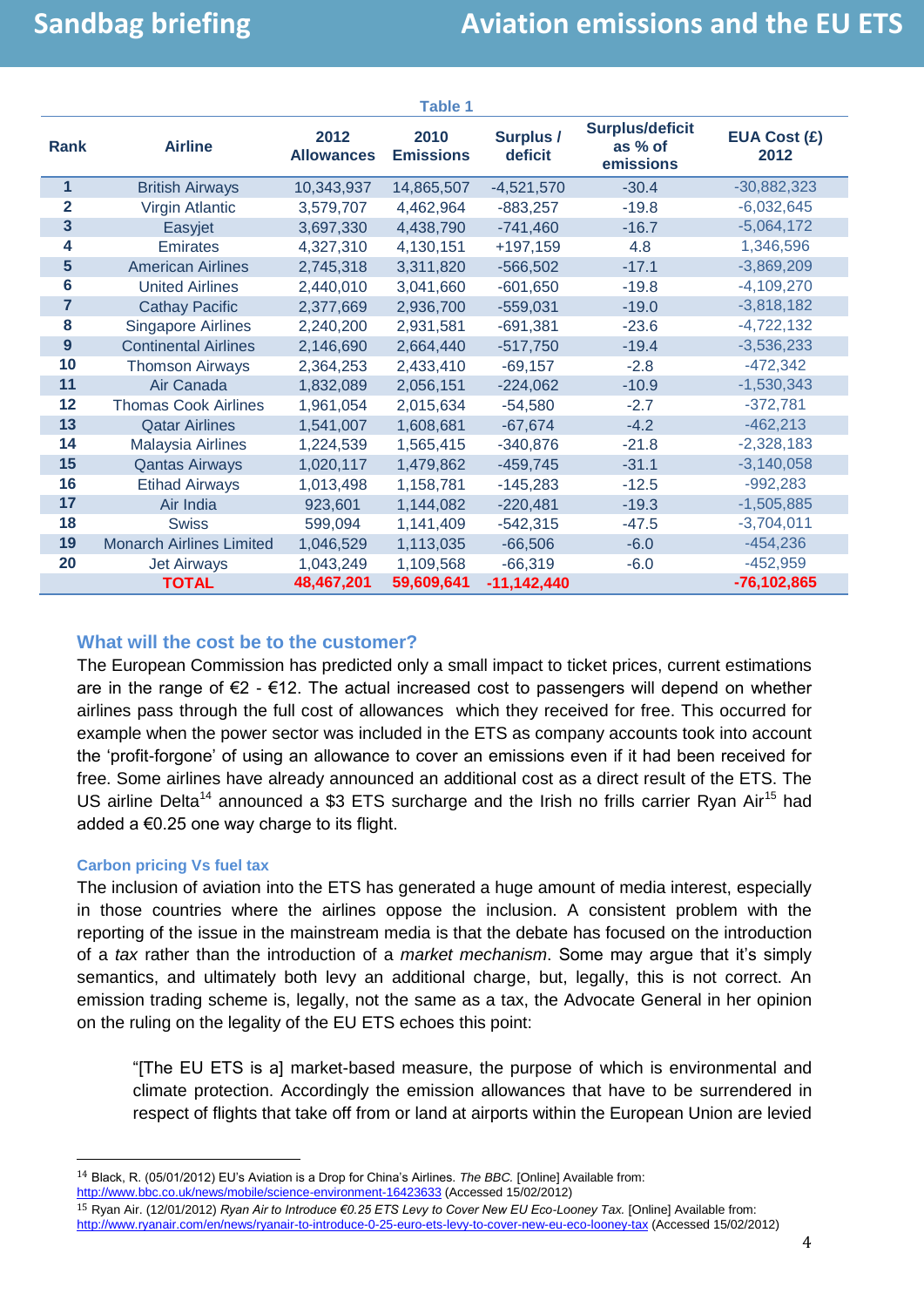in respect of the emission of greenhouse gases, not merely fuel consumption or the persons or property on board"<sup>16</sup>.

The primary purpose for the inclusion of aviation emissions into the EU ETS is for environmental protection. It is intended to incentivise airlines to improve the efficiency of their fleet and, where possible, more away from fossil fuels. And to do so in the most cost effective way. In the UK this will be the first emissions based environmental charge levied on airlines. Other levies on airlines in the UK, such as the air passenger duty (APD) have a core objective of raising revenues for the Exchequer<sup>17</sup>.

When considering the cost borne by the aviation sector due to its inclusion in Europe's carbon pricing mechanism it is worth remembering that the sector does not pay tax on its fuel. The exemption of tax on commercial aviation fuel, kerosene, was set out in the 1944 Chicago Convention on International Civil Aviation and remains in place to this day. This is in effect a subsidy compared to other forms of land based transport, for example, UK rail operators are subject to the standard rate of fuel duty. This subsidy contributes to the sector"s growth and as such helped to double emissions from international aviation since 1990.

To better understand what a tax on aviation fuel might look like Sandbag has estimated, based on 2010 emission<sup>18</sup>, the volume of fuel used by the top 20 emitting airlines in the UK. We then applied the current UK tax rate for Avgas - a fuel used in piston driven light aircraft – of £0.377 per litre<sup>19</sup>. The difference between the costs of the EU ETS compared to the cost of a potential tax on aviation fuel is stark (see table 2). EU ETS compliance for the UKs top 20 emitting airlines in 2012 is 99% cheaper than a potential duty on fuel.

<http://europa.eu/rapid/pressReleasesAction.do?reference=CJE/11/104> (Accessed 15/02/2012) <sup>17</sup> HM Treasury. (2011) *Reform of Air Passenger Duty: A Consultation.* PU1136. London, HM Treasury. [Online] Available from:

l

<sup>&</sup>lt;sup>16</sup> Court of Justice of the European Union. (06/10/2011) *According to Advocate General Kokott the inclusion of international aviation in the EU emissions trading scheme is compatible with international law.* [Online] Available from:

[http://cdn.hm-treasury.gov.uk/2011budget\\_airpassenger.pdf](http://cdn.hm-treasury.gov.uk/2011budget_airpassenger.pdf) (Accessed 15/02/2012)

<sup>18</sup> DEFRA. (2007) *Guidelines to Defra's GHG Conversion Factors for Company Reporting.* London, DEFRA. [Online] Available from: <u><http://archive.defra.gov.uk/environment/business/reporting/pdf/conversion-factors.pdf></u> (Accessed 15/02/2012)<br><sup>19</sup> HM Treasury. Fuel Duty Rates, [Online] Available from: <u>http://www.hmrc.gov.uk/tiin/tiin866.pdf</u>, (Accessed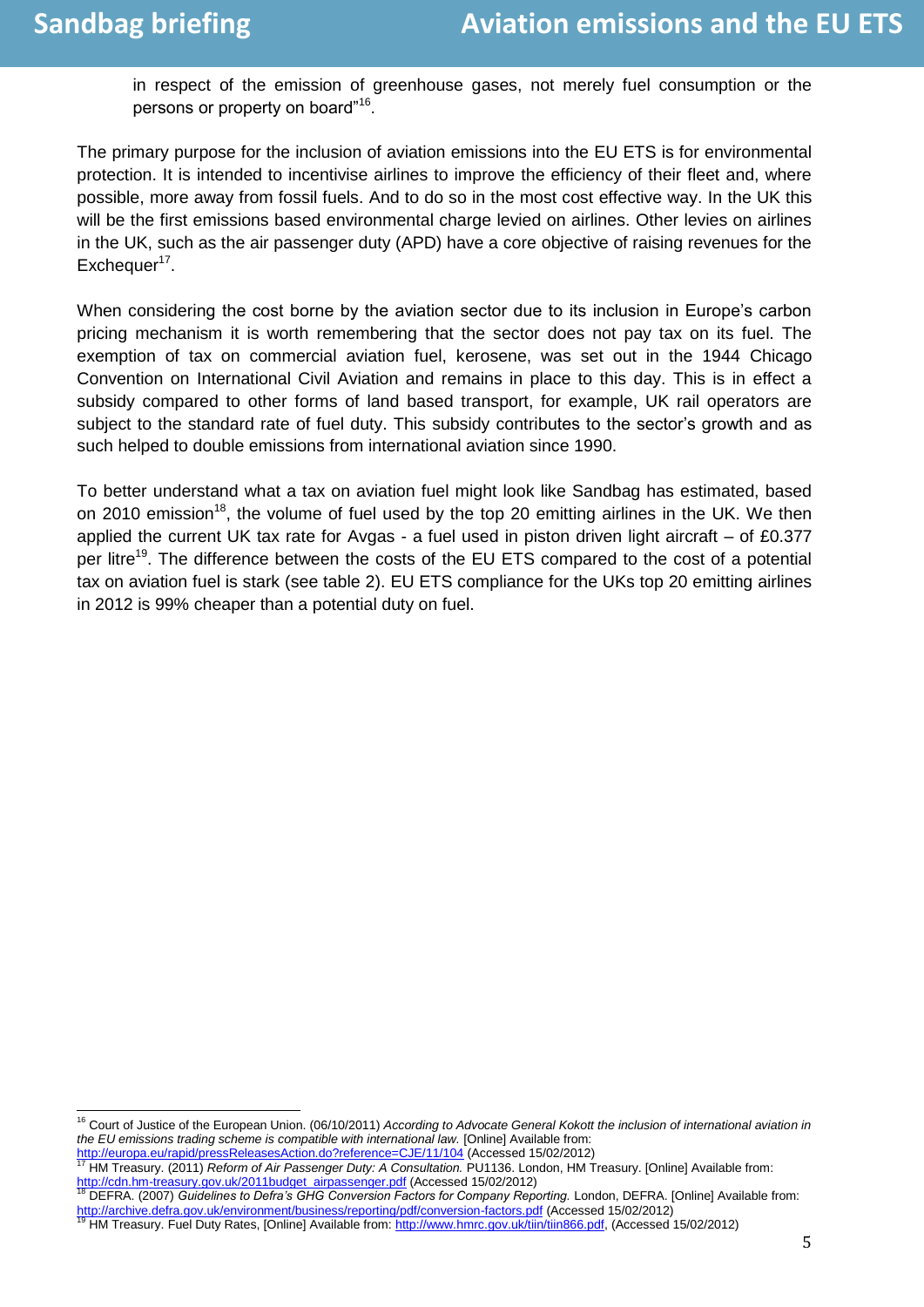# **Sandbag briefing Aviation emissions and the EU ETS**

| <b>Rank</b>    | <b>Airline</b>                  | 2010<br><b>Emissions</b><br>Tonne/CO2 <sup>20</sup> | <b>2012 ETS</b><br>Cost $(E)^{21}$ | 2012 Kerosene<br>tax Costs $(E)^{22}$ |
|----------------|---------------------------------|-----------------------------------------------------|------------------------------------|---------------------------------------|
| $\mathbf{1}$   | <b>British Airways</b>          | 14,865,507                                          | 30,882,323                         | 2,225,693,463                         |
| $\mathbf{2}$   | Virgin Atlantic                 | 4,462,964                                           | 6,032,645                          | 668,203,903                           |
| 3              | Easyjet                         | 4,438,790                                           | 5,064,172                          | 664,584,523                           |
| 4              | Emirates                        | 4,130,151                                           | $+1,346,596^{23}$                  | 618,374,475                           |
| 5              | <b>American Airlines</b>        | 3,311,820                                           | 3,869,209                          | 495,852,319                           |
| 6              | <b>United Airlines</b>          | 3,041,660                                           | 4,109,270                          | 455,403,423                           |
| $\overline{7}$ | <b>Cathay Pacific</b>           | 2,936,700                                           | 3,818,182                          | 439,688,602                           |
| 8              | Singapore Airlines              | 2,931,581                                           | 4,722,132                          | 438,922,175                           |
| 9              | <b>Continental Airlines</b>     | 2,664,440                                           | 3,536,233                          | 398,925,290                           |
| 10             | <b>Thomson Airways</b>          | 2,433,410                                           | 472,342                            | 364,335,016                           |
| 11             | Air Canada                      | 2,056,151                                           | 1,530,343                          | 307,851,043                           |
| 12             | <b>Thomas Cook Airlines</b>     | 2,015,634                                           | 372,781                            | 301,784,757                           |
| 13             | <b>Qatar Airlines</b>           | 1,608,681                                           | 462,213                            | 240,854,939                           |
| 14             | Malaysia Airlines               | 1,565,415                                           | 2,328,183                          | 234,377,067                           |
| 15             | <b>Qantas Airways</b>           | 1,479,862                                           | 3,140,058                          | 221,567,901                           |
| 16             | <b>Etihad Airways</b>           | 1,158,781                                           | 992,283                            | 173,495,011                           |
| 17             | Air India                       | 1,144,082                                           | 1,505,885                          | 171,294,247                           |
| 18             | <b>Swiss</b>                    | 1,141,409                                           | 3,704,011                          | 170,894,040                           |
| 19             | <b>Monarch Airlines Limited</b> | 1,113,035                                           | 454,236                            | 166,645,828                           |
| 20             | <b>Jet Airways</b>              | 1,109,568                                           | 452,959                            | 166,126,742                           |
|                | <b>TOTAL</b>                    | 59,609,641                                          | 76,102,865                         | 8,924,874,764                         |

#### **Table 2**

### **Is including international airlines into the EU ETS fair?**

Central to non-EU airlines protests has been the fact that the ETS will apply to emissions emitted whilst outside of European airspace, which, they argue created an extraterritorial rule which contravenes the sovereign rights of third countries. The Advocate General countered this by clarifying that the ETS is "concerned solely with aircraft arrivals at and departures from aerodromes in the European Union, and it is only with regard to such arrivals and departures that any exercise of sovereignty"<sup>24</sup>.

Another grave concern, notably of airlines form Non-Annex I countries under the UNFCCC, is the principle of common but differentiated responsibility (CBDR). Enshrined in the Kyoto Protocol it places a heavier burden on "developed" countries in terms of green house gas mitigation. The fundamental problem with the inclusion of aviation into the EU ETS is not so much the cost, but the fact that it"s blind to the CBRD distinction and treats all airlines the same. Given that the airline industry has been dominated by Western carriers since its commercialisation, there is a feeling that the responsibility to curb emissions remains, for the time being, with "developed" countries.

We assumed a kerosene tax based on the current UK AVgas duty of  $£ £0.377$  per litre. Avgas or aviation gasoline is an aviation fuel used to power piston-engine aircrafts and commonly used for recreational light aircraft. <http://www.hmrc.gov.uk/tiin/tiin866.pdf>

 $\overline{a}$  $^{20}$  Emissions data taken from the DECC figures for EU ETS aviation operations regulated in the UK:

[http://www.decc.gov.uk/en/content/cms/emissions/eu\\_ets/aviation/aviation.aspx](http://www.decc.gov.uk/en/content/cms/emissions/eu_ets/aviation/aviation.aspx)

<sup>&</sup>lt;sup>21</sup> EUA price of €8.17 take from 10<sup>th</sup> Feb 201[2 www.pointcarbon.com](http://www.pointcarbon.com/)

 $22$  2010 emissions levels were used to estimate the amount of kerosene used by each airline Using the DEFRA fuel conversion factors <http://archive.defra.gov.uk/environment/business/reporting/pdf/conversion-factors.pdf>

 $23$  Emirates emissions in 2010 were 4,130,151, while their 2012 allocation is 4,327,310. Assuming Emirates' emissions are similar to their 2010 levels, they will have a surplus of just under 200,000 EUAs in 2012.

<sup>24</sup>The Court of Justice. (2011) *The Air Transport Association of America and Others.* Case C-366/10. London, the Court of Justice. [Online] Available from:

[http://curia.europa.eu/juris/document/document.jsf;jsessionid=9ea7d0f130deb63182abaf3a4ccb82918cf919dd8cc4.e34KaxiLc3eQc4](http://curia.europa.eu/juris/document/document.jsf;jsessionid=9ea7d0f130deb63182abaf3a4ccb82918cf919dd8cc4.e34KaxiLc3eQc40LaxqMbN4NchyKe0?docid=110742&pageIndex=0&doclang=en&mode=lst&dir=&occ=first&cid=385267) [0LaxqMbN4NchyKe0?docid=110742&pageIndex=0&doclang=en&mode=lst&dir=&occ=first&cid=385267](http://curia.europa.eu/juris/document/document.jsf;jsessionid=9ea7d0f130deb63182abaf3a4ccb82918cf919dd8cc4.e34KaxiLc3eQc40LaxqMbN4NchyKe0?docid=110742&pageIndex=0&doclang=en&mode=lst&dir=&occ=first&cid=385267) (Accessed 15/02/2012)